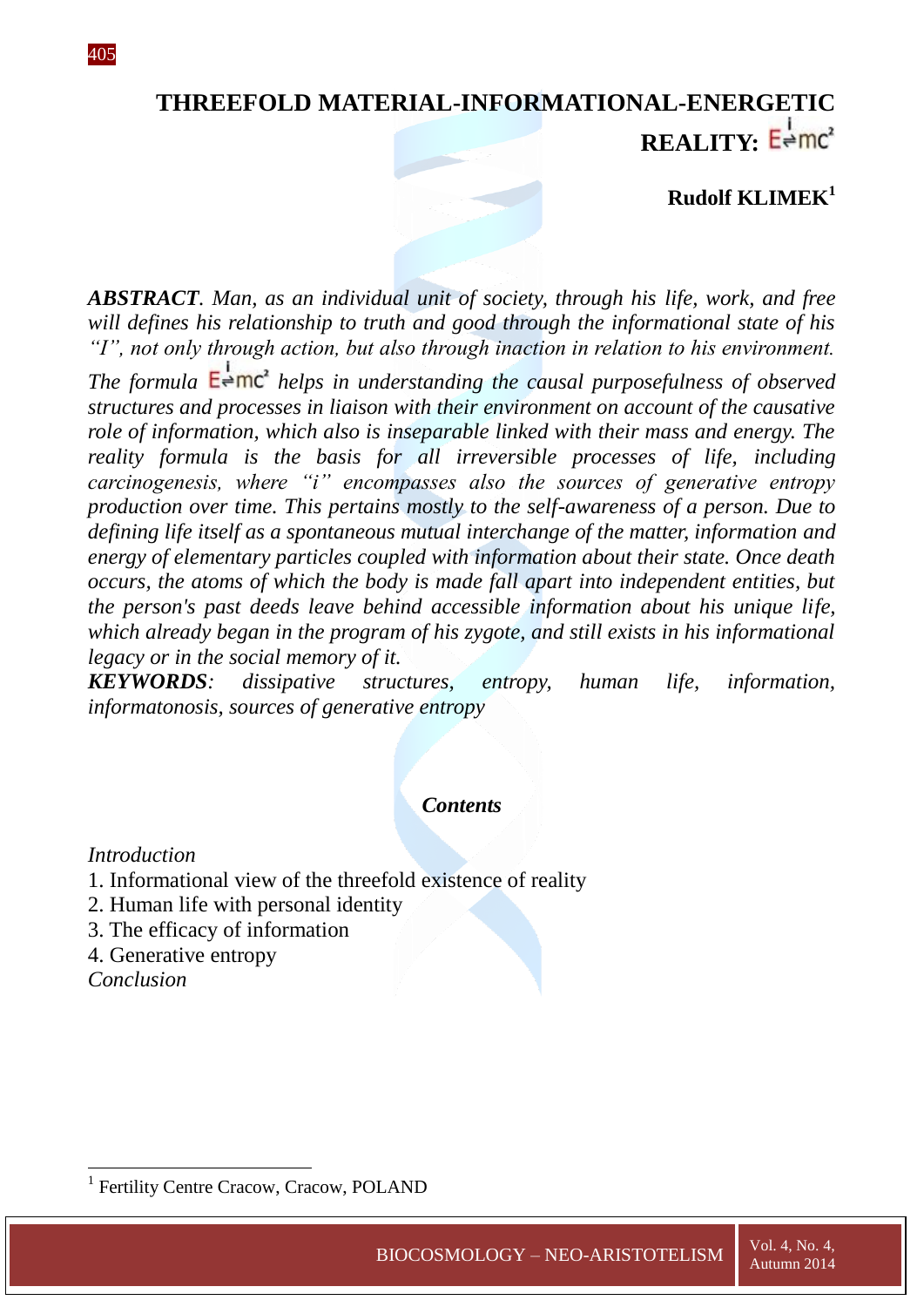#### **Introduction**

A word is a particle of information which links the unbreakable materialenergetic constituents of all living beings, including man, as the most highly organized species of multicellular organisms due to his use of lingual information. According to Khroutski [4] the active information is the action of giving the form to the subject by communicating to it/her/him the knowledge or intelligence and, thus, functionally realizing the immanent intelligent Functionalist self-organizing of the subject's organic whole and its/her/his natural dynamic (cyclic) ontogenesis (natural change and development). People create expressions in different languages, but their meaning depends on their common social surroundings. For example, the motto of the Papal University John Paul II in Cracow: "*Nihil est in homine bona mente melius*" (There is, in a man, nothing better than thoughts) is often related only to thinking, while the Latin word "mens" in the polish language can have up to seven meanings to describe the spiritual good of a person: 1. mind, reason; 2. thought; 3. talent, intelligence; 4. prudence, sense; 5. memory; 6. soul; 7. personality, ego, the "I". This view, more broadly than both mottos: "*plus ratio quam vis*" and "*ne cedat academia*" of the Jagellonian University represents the understanding of human reality, which I

have described in the form of the formula  $E \neq MC^2$  containing, apart from energy (E) and mass (m), information (I), denoted by the letter "i", being the Latin abbreviation for the word *imaginatum* (from *imaginor* = I imagine).

## **1. Informational view of the threefold existence of reality**

In scientific contemplation we call a part separated from reality a system, and the rest of the world the environment. One cannot, however, separate the name of the system or the environment from their threefold nature, which always links mass (m), energy (E) and information (I). The essence of mass and energy is summarized in A. Einstein's most famous equation  $E=mc^2$ , which, in a holistic view, I have supplemented with information as theirs equivalent element. In the quest for universal rules of the universe's functioning his material-informational-energetic formula  $E \rightarrow mc^2$  takes a special place, because it helps in understanding the causal purposefulness of observed events (structures, processes) in liaison with their environment on account of the causative role of information. The information itself not only states a fact or provides an analysis of data, which is well known, but predominantly protects the common material-energetic relationship of particles in both the system and the environment. The reason of including information into consideration can be demonstrated by the mutable behavior of the mass and energy of the water's particles in the unstable flow of a river, especially one flowing in mountainous areas. The width and inclination of the riverbed provides essential information for the mass and energy of the flow of water per time unit. Also a person perceives information as motivation for his acts and lack thereof in accordance with his own perceived values of good and evil or faith and knowledge, which can be related to the informational role of the riverbed in a flowing river.

It is easiest to perceive matter and energy in an object, for example in a man's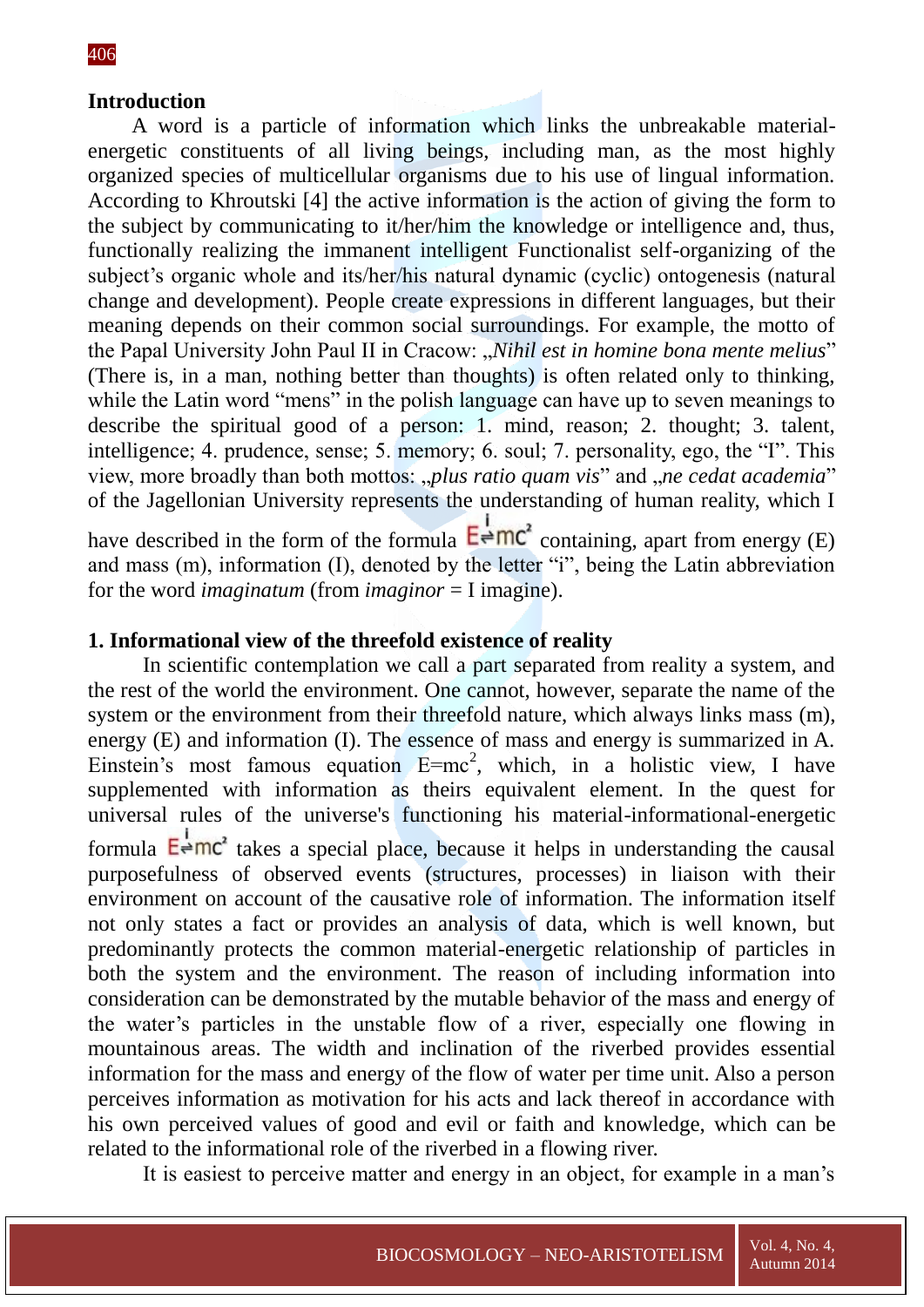hand holding a coin, whose label designates its value, but does not include the whole of information embedded in it. In reality information describes the state of organization of each system, i.e. its material and energetic constituents, as a third and equal bonding element. The other empty hand contains only information in the form of a concept commonly known as "nothing". It is enough to hold something in one hand, a material object with its own embedded energy (kinetic, gravitational), and not hold anything in the other hand, to understand that both hands are linked by the difficult to understand information described by the word "nothing" in the empty hand and hidden only in the material-energetically perceived something in the other hand, which we rate by the number of quants. This requires only the understanding of the essence of information in a similar way to understanding the mass and energy of objects. The part of a system which, multiplied, fits completely into the whole system is called a technical quanta, for example a gram is a quanta of a ton, a centimeter – of a meter, a second – of an hour. The smallest unit of information is a qubit and such a quant also is used to determine the maturity of the fetus to the independent life of the child, and in women to monitor the progression of the pregnancy due to its technically tangible value – the technical quanta [3,14,20]. Instead of immersing oneself into the history of the dispute around the meaning and understanding of quantum information and its qubits, which can be transferred from one particle to another via quantum teleportation, it is enough to realize that the empty hand (the one without a coin) contains information in its pure form, being an inseparable part of every system and its environment.

Every material-energetic-informational system (a structure, process) in the universe contains in its cause information, as a programmed objective of its action (a plan, intention, purpose etc.), a desired and immediately afterward created effect in the cause-effect relationship of events. The material and energetic substrate changes, which happen during this – are always accompanied by the production of useless entropy, the magnitude of which is also defined by qubits as a mathematical inversion of information, which, in medicine, enabled the understanding of an organism's ageing and the emergence of cancer [10,21]. Ageing is characterized by a decreased ability for self-defense and self-regulation of the system due to the gradual loss of internal equilibrium as a reaction to environmental effects. A measure of the dwindling organization of the human organism is the measure in which one tires  $-$  a sign of growing entropy, the production of which is always greater than zero. This pertains mostly to the self-awareness of a person, irrespective of how we call it: ego, "I", a person or name. For the longest time thinking was attributed to the brain, as if this part of the body could function without the circulation of blood or breathing. The same atoms make up the heart, the lungs, and the brain, but in the field of nuclear magnetic resonance imaging they all resonate depending on their surroundings and the internal state of the whole person, taking the person's psycho-emotional life, and even gender into account. This became possible due to defining life itself as a spontaneous mutual interchange of the matter, information and energy of elementary particles coupled with information about their state. The word "spontaneity" without explaining its source fulfils in this definition a role of variable in mathematical and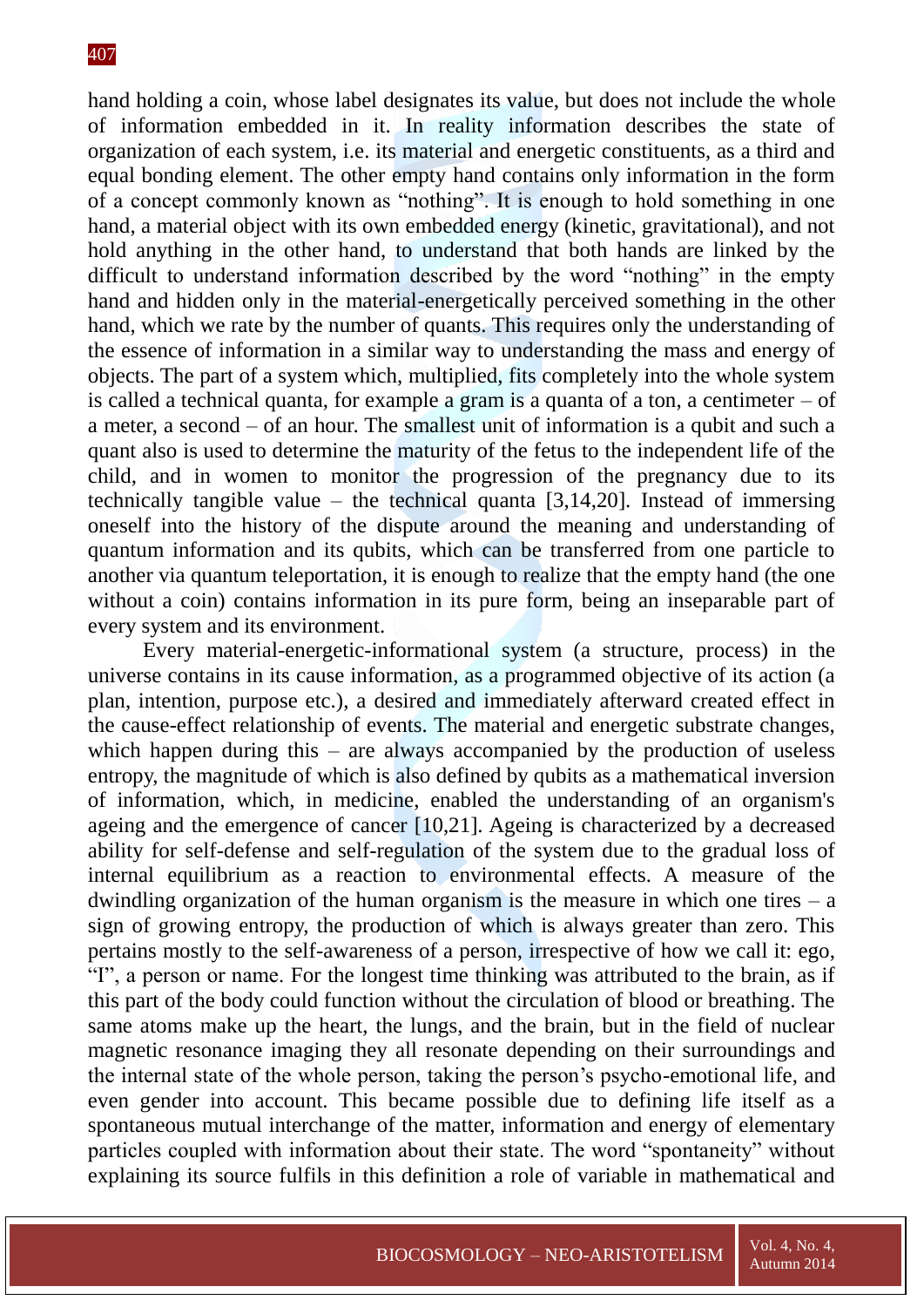physics equations, or ones awaiting further explanation [2,12,18,19].

#### **2. Human life with personal identity**

The example of the empty hand and the riverbed as an objective existence of information, which has no precise boundary separating it from the environment – enables in consequence the understanding of the informational nature of human identity and the possibility of showing the moment of its emergence. Every person is a unique form, indivisible, characterized by his separateness, and this unique identity is determined biologically, emotionally and psychically from the moment of formation as a zygote from the union of two reproductive gametes, each with its own unique identity. In humans the mature, but unable to divide, female reproductive gametes (ova) and male ones (spermatozoa) create a cell capable of splitting only after their union. This cell's identity differs from that of the father and mother, and its division marks the beginning of three clones of further cells. The first is the creation of a human mature enough for procreation, the second are reproductive cells, and the third, together with the mother, provides a correct intrauterine development of the child. The biological importance of the zygote is demonstrated by the millions of spermatozoa and the hundreds of thousands of egg cells, in which only two reproductive gametes are used at conception.

A person's genetic identity appears in the moment the gametes with different parental identities merge into a unique, new one. The impossibility of defining the exact borders of information turns out not to be accidental, since every reproductory cell is programmed with a material-informational-energetic human life. This is a statistically defined phenomenon in the shape of a realization of o human life as an inter-generational transfer of life between individuals. If the reproductory cell is responsible for the genetic identity of an individual then the beginning of his life depends on the gametes of his grandparents, or, to be more exact, on the cellular clones of the zygotes of not only their children, but of also potentially their grandchildren. From the moment of fertilization the cells which developed from the zygotes ensure the maturation of a fetus which is able to pass on life through reproductory cells of its own and due to the simultaneously developing of pregnancy cells they condition the procreational health of the mother. This is what makes it difficult for people to understand the beginning of a personal human existence, which consists of, apart from matter and energy, information, which links an individual's personal life with the social form of life of other people. The problem lies in the fact that one tries to separate the purely informational aspect (the perception of a personal "I") from the informational program of the whole material-energetic development of a person which is embedded in the zygote.

The zygote forms with the goal of producing the above-mentioned types of cellular clones, each of which has its own reason for existence. Seen from this point of view, death is a transition into an informational eternal life, which is localized in a virtual, or, in the case of religious believers, a real heaven, purgatory, or hell. It is to be noted that the identity of every person, felt and understood as his own ego "I", consists of pure information, denoted and individualized by his name, which, in my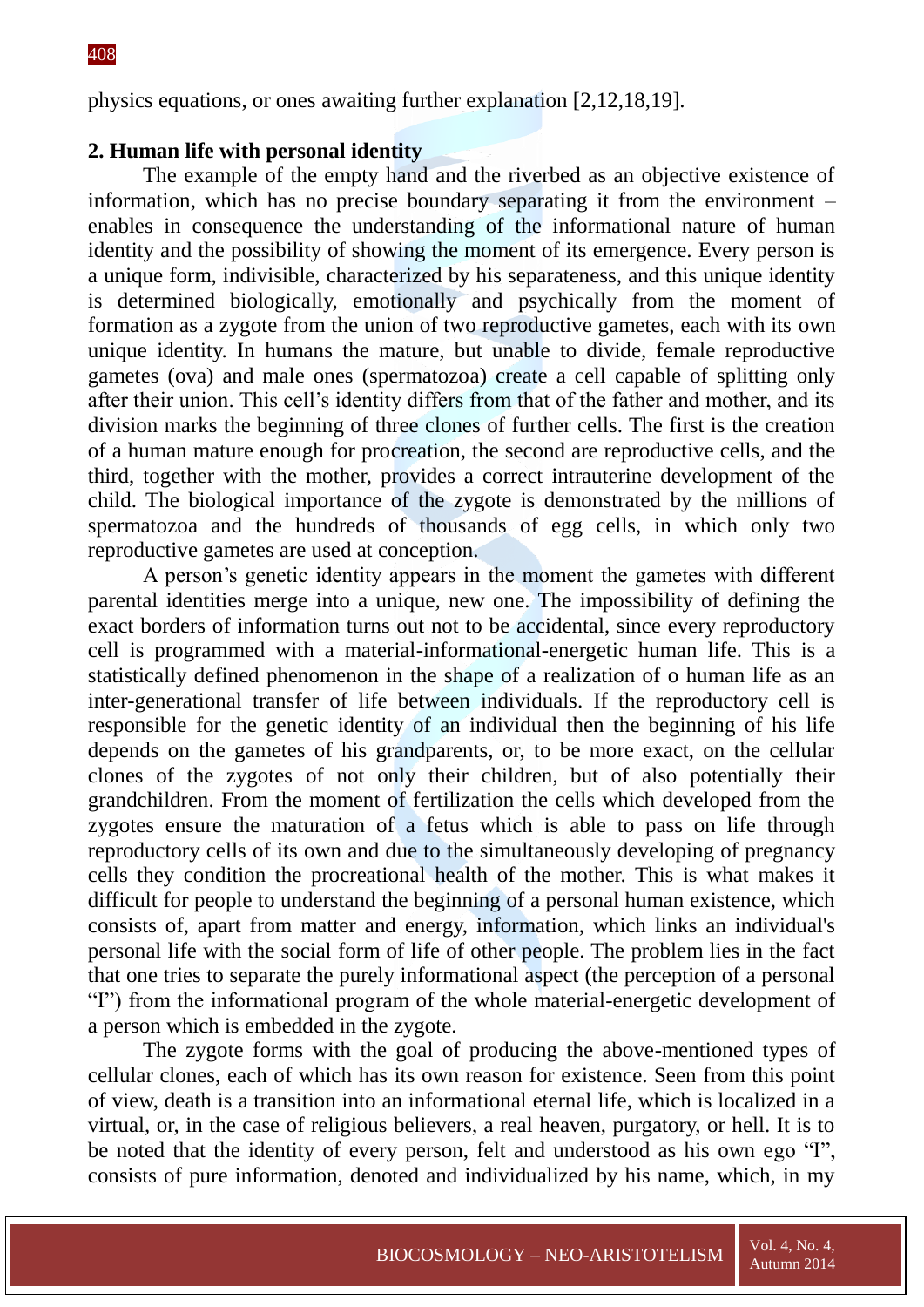opinion, is easiest for him to accept, but difficult to maintain even despite acquired titles and positions. A person's name is a derivative of reality, informationally created in the moment of the egg's fertilization. This union of two reproductory cells as two independent material-energetic-informational entities creates a new genetic identity, i.e. a unique information set of the beginning of a human life, which, in contrast to matter and energy of its constituting atoms, is a completely new particle of information.

#### **3. The efficacy of information**

The psycho-neuro-cybernetic perception of the information (really close to Aristotle's notion *entelecheia*) "why is there something instead of nothing" in the empty hand, as an informational "nothing" ceases to be something unimaginable when, through an analogy, we relate it to the lack of nucleic structure of the HPV virus inside its protein shell. Such a vaccine was produced (Gardasil, Silgard, Cervirax) to counter infection by the human papillomavirus (HPV), which was rightfully awarded with the Nobel Prize. Unfortunately some doctors called it the "first and single vaccination against cervical cancer" instead of one against only a dozen types of this virus. Harald zur Hausen and his team had identified the parts of the HPV DNA in genome of cervical cancer cells [29,31]. According to them cervical cancer tissues harbored the viral DNA integrated into the host-cell genome and the prevalence of integrated forms of HPV increased as the disease progressed. The integration itself was followed by a decrease in viral load. Fifty to 80% of a sexually active population becomes HPV infected during a lifetime. Cervical cancer had long thought to be causatively induced by sexually transmitted factors, e.g. the inoculation of extracts from condylomata acuminata could cause skin warts and occasionally their conversion into squamous cell carcinoma. Less than 10% of infected individuals develop dysplasia and most of these show a mild form that either regresses or that fails to progress. The actual lifelong risk for cervical cancer in those infected is not known and depends on type of HPV infection plus the genetic and immunological background [31-33].

However, through the ages people have worked out effective methods of eliminating and preventing this viral epitithelial infection. This is why the virus constantly changes the composition of its protein shell, which the infected organism recognizes, and thus can fight the virus. An injection of the aforementioned vaccine under the epithelium is simultaneously a transfer of information that the viral infection has already passed the epithelial protective barrier, and, more importantly, that the vaccination contains a virus which actually is not there. To paraphrase: the protein sheath can be compared to an open person's hand, which, instead of the virus, holds only the information about it. Therefore an excessive reaction, especially of a not fully healthy organism, can become the cause of illness or even of the death of a vaccinated person [3,18,19]. Considerable attention in the last decade has focused on well-characterized or novel genes. However, the future of cancer target discovery resides not only in the uncharacterized or novel genes, but also in the dark matter of the human proteome due to the lack of adequate information about the genes [1].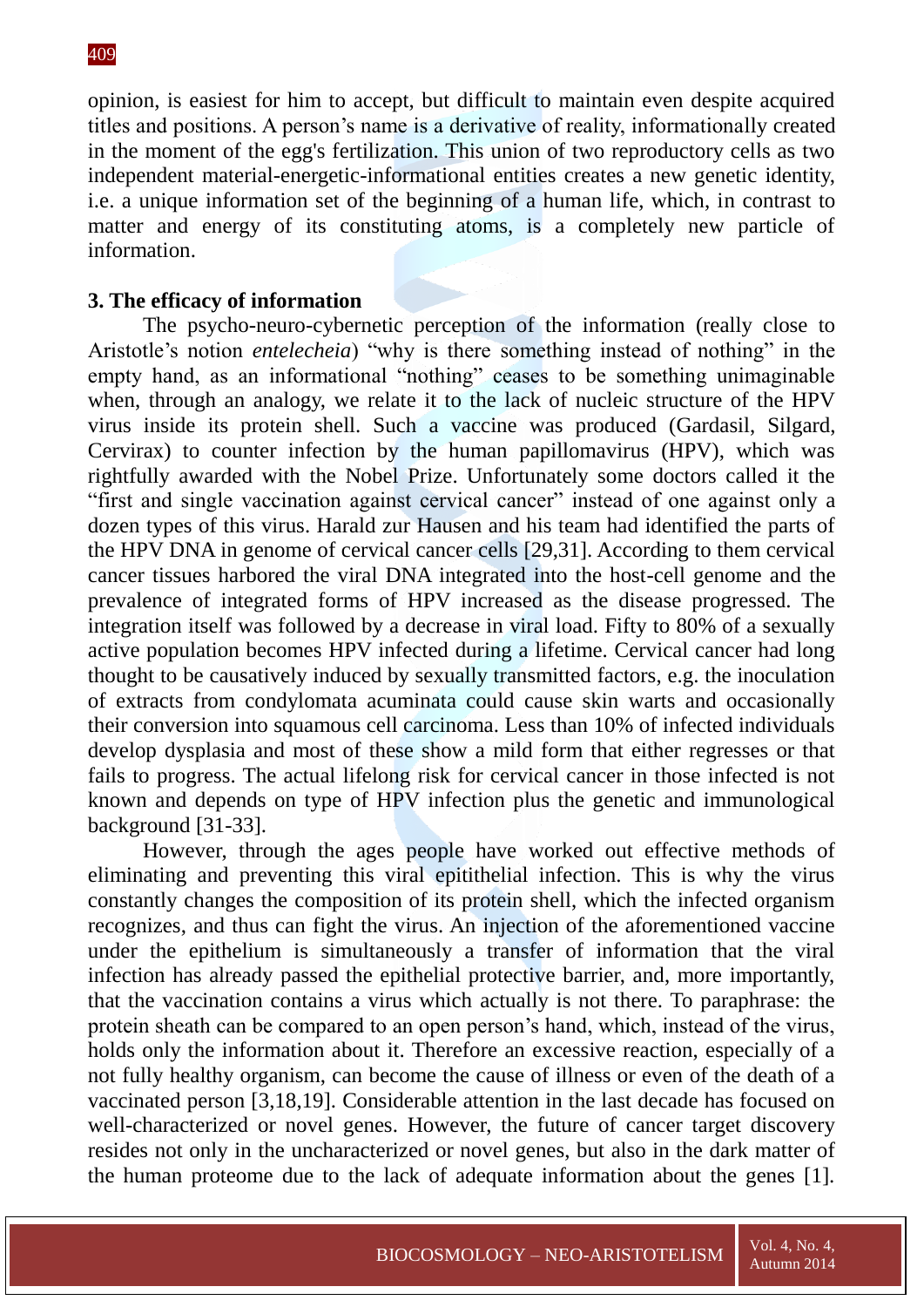What more, the presence of circulating cell-free DNA in plasma was demonstrated not only in cancer patients as specific tumor-biomarkers, but also are originated from host cells. The investigation of cell-free DNA may provide useful diagnostic and prognostic information [26]. Human immune system can detect the presence of cancer before the clinical manifestation of disease and therefore the detection of cancer-associated autoantibodies in body fluids may reveal the presence of an early stage cancer. They may have a prognostic value for survival or predict the clinical benefit of immunotherapy [27].

In my opinion the HPV-DNA parts of the cellular DNA play primary role in maintenance of the transformed cells. Cervical cancer is a clonal disease and for that reason original HPV viral part of cancer-cell genome may be a source of HPV viruses appearing during degradation of exfoliated cervical cells. The beginning of the neoplastic illness is the appearance of a single cell, which, in order to sustain its diminishing metabolism, becomes a new entity (neoplasm) through the selforganization of the cellular genome [2,19]. Also it is well known that development of cervical carcinoma has been associated with many, not only infectious factors as e.g. early age of sexual debut, multiple sexual partners, poor sexual hygiene, poverty, immunosuppressed state of the host, chemical and physical carcinogenic agents as well as personal genetic background and epidemic role connected with diabetes, hypertension, obesity, premature deliveries and growing numbers of cesarean sections without clinical indications [17]. Neogenesis, in the light of the formula of reality  $E \neq mc^2$ , results from the possibility of exchanging the mass of the cell's useless organelles for the energy needed for the self-organization of the cellular genome of the cells which are in a dissipathogenic state, also called a pre-cancerous state. The uniqueness of their information is based upon its ability to exist independently as opposed to matter and energy, the changes in which are determined by one of the most important natural laws, i.e. the local thermodynamic production of entropy as a measure of information in a system. Maybe, studying information through the thermodynamic laws is a more long and complex way of research, while applications of the neo-Aristotelian scientific Organicism, including Biocosmological Functionalist-systemic studies (wherein Aristotle's aetiological teleodriven causes – *c.formalis, c.efficiens* and *c.finalis* – play the decisive role) can bring about easier and

shorter approaches [5].

Information in science has also an own potential, when the borders of human knowledge are crossed. For example, it was known from the beginning of the twentieth century that the blood of pregnant women contains a hormonal substance which causes uterine contractions, called oxytocin. Before this hormone, made of only a few amino acids, was industrially synthesized in 1953, the whole world used natural hormonal substances derived from the cerebral hypophysis of animals. In the case of an overdose the death of the fetus or mother was possible due to the rupture of uterine walls, and the cause of such tragedies was seen in an inability to determine the exact hormonal effectiveness of the natural tissue extracts. This argument was eliminated with the introduction of precisely defined oxytocin doses on the picogram level. The synthesis of the hormone allowed a broadening of the indications for its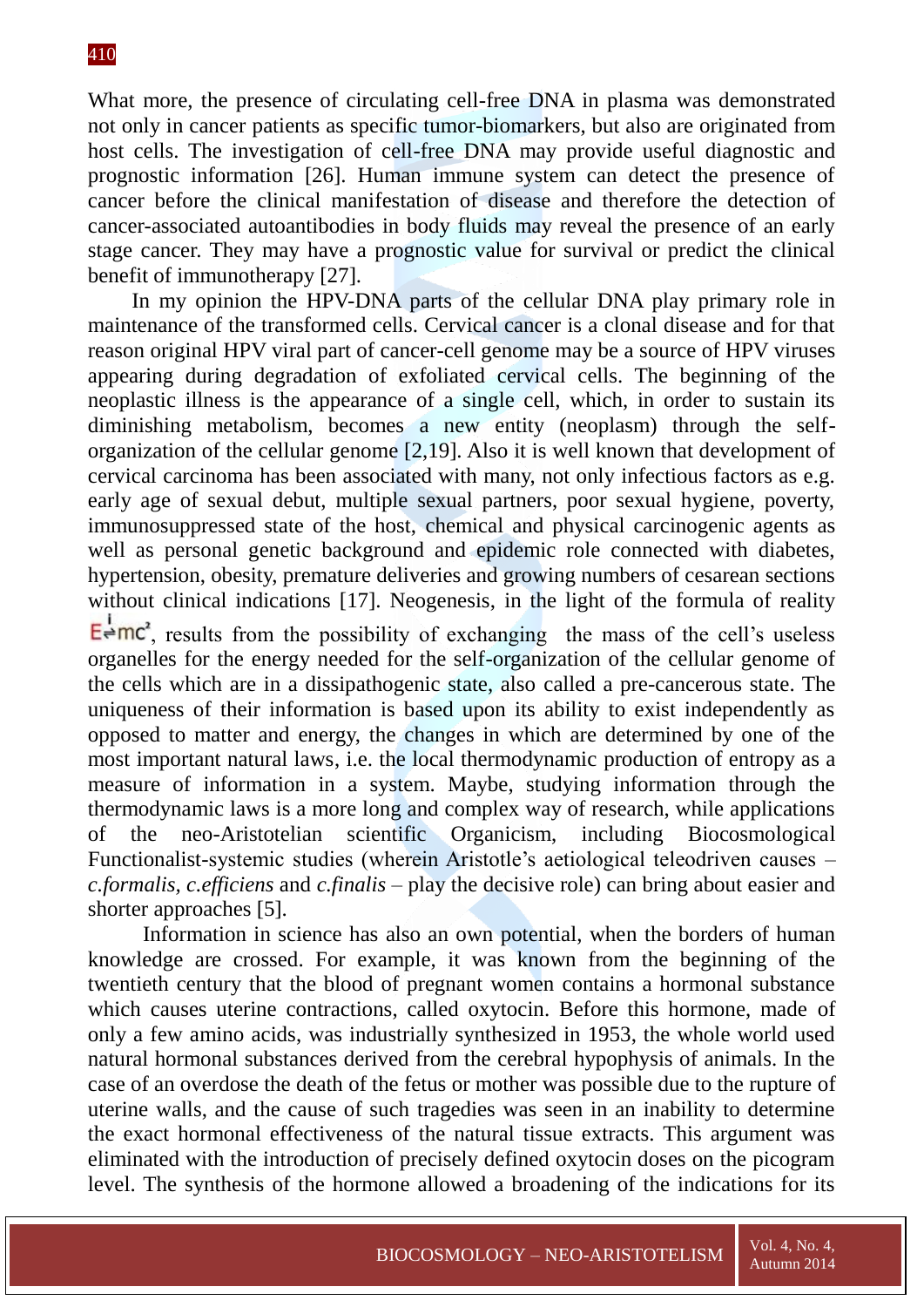use, but despite the use of exact dosage the aforementioned tragic cases still occurred, until 50 years ago, in Cracow, the concept of relative duration of the human pregnancy was introduced [6,7,22]. Furthermore, the natural compounds of oxytocin and vasopressin turned out to be much more active than deduced from the hormonal amounts in them. In this way, based on blind clinical trials, I introduced a treatment based on natural cerebral hormones**,** together with precancerous states of the cervix, already in fifties of the last century. With this I have refuted the prevalent (at that time) notion that the cervical cancer is not hormonally conditioned. In 1968 I published the results of these studies, due to which A.V. Schally was able to determine the chemical formula and synthesize the neuropeptide hormones in 1971, for which in 1976 he received a honorable causa doctorate of the Cracow University, and a year later, the Nobel Prize [2,8,9,23-25].

## **4. Generative entropy**

The concept of entropy is important due to its production with every materialenergetic change – the larger the entropy, the less ordered a system is [10,19,21]. Entropy appears each time anew and its size must be larger than zero in order for the system to function. Furthermore, if the production of entropy in a system decreases (physicists call this a negative source of entropy), the system can still exist via an increase of production of entropy in its environment by increasing the dispersing of mass, energy and information in it. Life is a source of entropy production, which in living organisms is produced by linked molecular processes increasing (positive source) or decreasing (negative source) its magnitude.

The basis for all irreversible life processes, including of course carcinogenesis, are the changes (d) in the production of entropy (diS) through time (dt) carrying the name of the generated entropy:  $\frac{d_i S}{dt} = S_{gen}$ , for the existence of which its value must be greater than zero. In the end it is the sum of entropy increase of the system and environment, what holistically is taken into account by the formula of reality  $E \neq mc^2$ , in which "i" stands also for the generative entropy of the system.

This is why oncological prophylactics and treatment, apart from the ageing of the organism, must take into account other non-cancerous diseases which accompany the neoplastic one. In such a cellular change of life forms the only stable ones are the primary cellular states and the neoplasms formed from them, and the middle state of dysplasia is characterized by an increase in fluctuation of opposing metabolic processes. Large fluctuations may destroy cells which are easily affected by the interaction with their surroundings, while small fluctuations may offer the chance of steering every system onto new metabolic paths. The basic property of neoplastic cells is not an acquired one, but their own trait in the form of their own unique, selforganizing under the influence of negative sources of entropy to keep the cellular metabolism by dissipating mass, information, and energy in the proximity of the neoplasm.

The increased dissipation becomes a local sign of the beginning of an illness threatening the existence of the whole multicellular organism, which answers via neo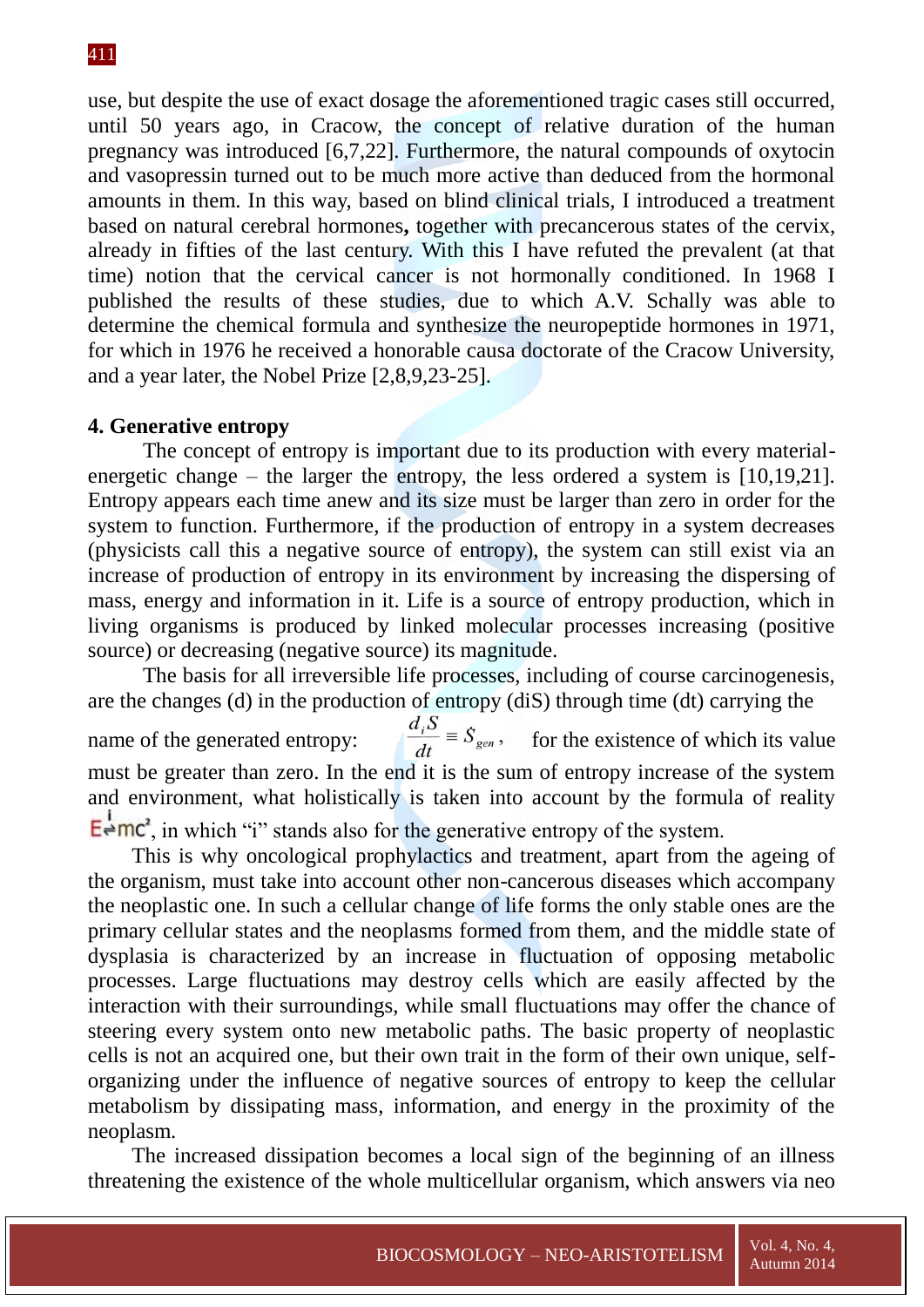angiogenesis, the widening of blood and lymphatic vessels in the area of the neoplasm, being a morphological effect of previous biophysical, biochemical and immunological changes. The deciding event for a neoplastic illness is the effectiveness of the immune system upon the individual cancer cells, the destruction of which by phagocytes can presently be imaged in real-time. Due to modern technology one may define the most endangered parts of the organism via magnetic resonance and spectroscopy. After the removal or even a reduction of neoplastic tissue the use of hyperthermia adds to the classical surgical methods, which results in a lower possibility of acquiring the marginal tissue around the neoplastic one to guarantee oncological sterility, it is the removal of all cancer cells in the way of eliminating germs. Finally, the modern thermodynamic method, (e.g. the unexpected analysis) found a direct use to determine the characteristic changes of energetic nucleotidal genes in cells undergoing carcinogenesis [11,13,15,17,20].

F. Collins called the nucleic genetic code the language of God due to its universal extent. Similarly one can see God's provision of free will and the Decalogue in the form of the local formulation of the second law of thermodynamics, or, more closely, the statement that the negative sources of entropy generate new positive entropy sources. This means that in this universe good ultimately defeats evil, because it is the informational anchor of faith and hope. This happens because the laws of nature act of themselves and independently from human interference, which, incorrectly interpreting the universe, can disturb it only locally, but not on a greater scale.

## **Conclusion**

Man, as the individual unit of society, through his life, work, and free will defines his relationship to truth and good through the informational state of his "I", not only through action, but also through inaction in relation to his environment. He is in turn shaped by this environment, an example of which is the similar character of people living under the same conditions. It should be understood that the word *cancer*  refers to a chronic disease, although the term is frequently used in medicine to intimidate people and thus urge them to undergo preventive cancer screenings. Contrary to the prevailing customs, anticancer therapy should always be accompanied by the treatment of concomitant pathological conditions as well as by the normalization of the patient's environment. Although tumors are also only rarely genetically predeterminated, all of them derive from genome self-organization. The universal mechanism of changes in the cellular genetic code is an effect and not the cause of carcinogenesis. The genetic identity of a human is created in the moment of conception, therefore pathologic course of pregnancy is associated with higher risk of cancer, and not only the cancer of the reproductive organs [3,10,14,16,20,22,30]. The existence of societies dependent on legislative, executive and judiciary power is naturally regulated by information, but the norms established by people cannot ignore the real natural rights, according to which the public interest is a priority. From a psychocybernetic point of view, biochemical and biophysical subcellular structures composed of multimolecular amino acids and nucleic acids, which, together or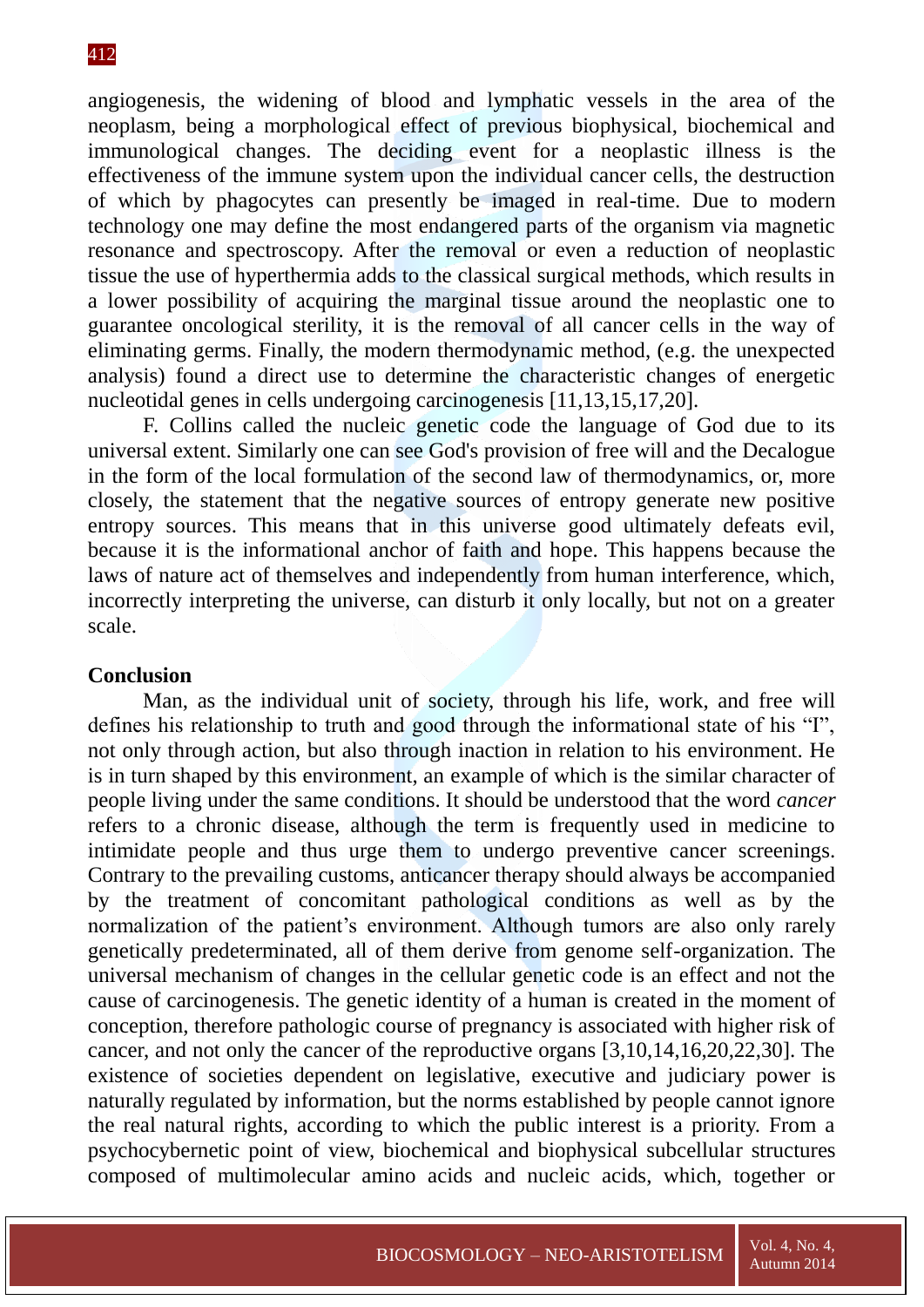# 413

separately, are able to duplicate or reconstruct their fragments only together with the whole cell. I generalize these considerations with the following conclusions:

1. In Albert Einstein's most famous equation  $E=mc^2$  the coefficient of time (speed of light squared) does not change the identity of mass and energy, and each subsequent need for defining both these concepts concerning reality results from the lack of taking the information, which is inseparably linked with them, into consideration.

2. The formula of reality  $E^{\frac{1}{2}}mc^2$ , where "i" encompasses also a generative entropy – takes into consideration the system's and the environment's information as the same type of coexisting fact as mass or energy.

3. The beginning of a person's life on the level of an informational coexistence of spontaneous changes in the mass and energy of elementary particles requires the laws of nature to override those of human social life. In order to preserve the human species the free will of man is limited by the laws of thermodynamics, because the negative sources of entropy generate its new positive sources.

4. Faith is the oldest source of knowledge about reality comprised of mass, information and energy, the interdependence of which is described by the formula

 $E \neq mc^2$  of the common spontaneous transformation of mass and energy of elementary particles, together with the information about their states.

# *Conflict of interest*

I confirm that this article content has no conflict of interest.

# *Disclosure*

This review article is an update of previously published articles entitled: "Causal prevention of cancer as a natural biological phenomenon" [13], "The use in obstetrics of quantum theory as well as modern technology to decrease the morbidity and mortality of newborns and mothers during iatrogenic induced delivery"[15] and "Cesarean biography of cancers" [17].

# **References**

- 1. Delgado AP, Brandao P, Hamid S, Narayanan R (2013). Mining the dark matter of the cancer proteome for novel biomarkes. *Current Cancer Therapy Reviews*, 9:265–277.
- 2. Jasiczek D, Kaim I, Czajkowski K (2012). Historic discovery of natural thermodynamic cause of cancer. *Neurocrinol Lett* 33(4): 101–111.
- 3. Jasiczek D, Klimek R, Štencl J, Tadeusiewicz R, Tholt M (2012). Obstetrical prevention of human cancers. *Neuroencrinology Letters*. .33(2): 118–123.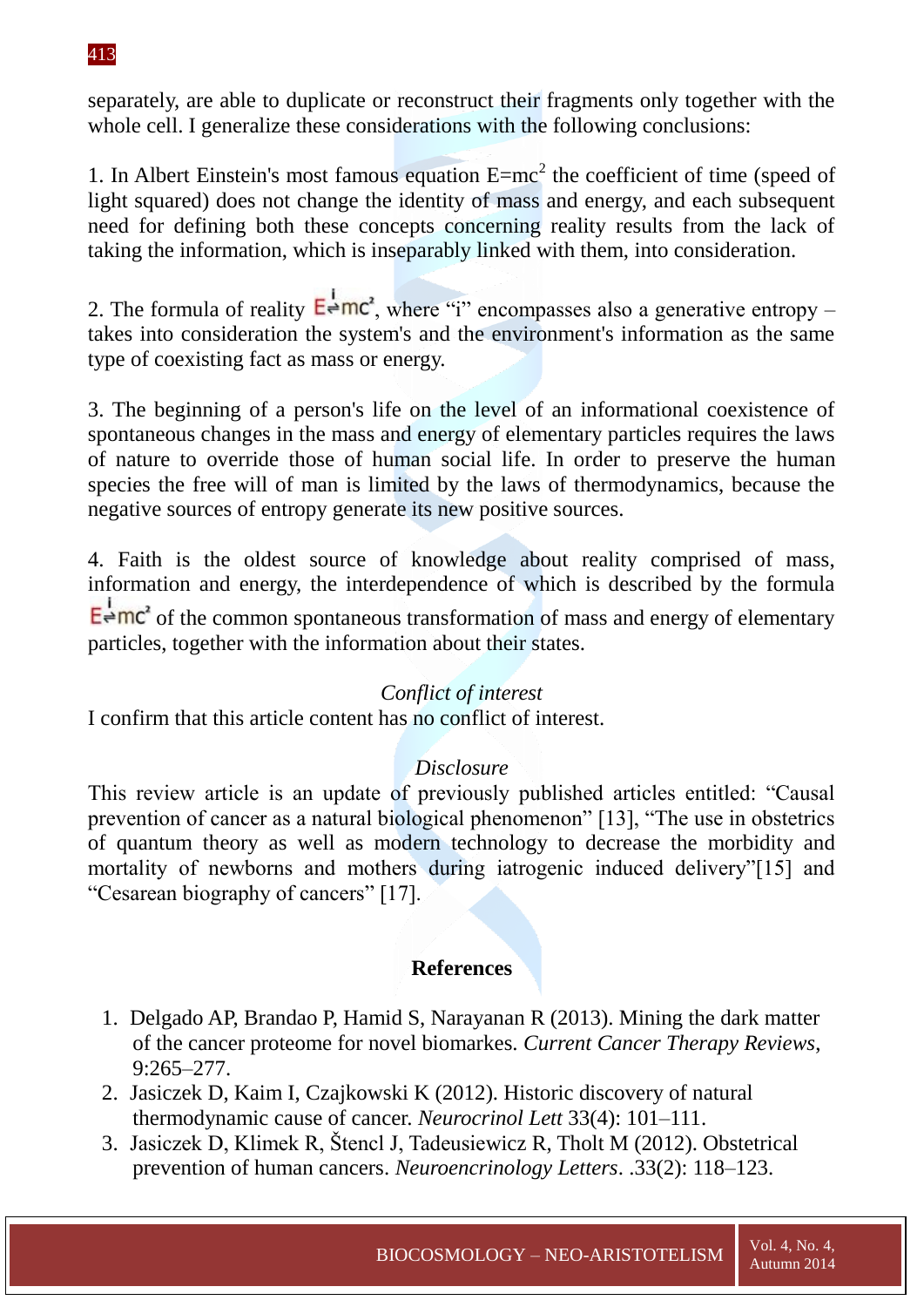- 4. Khroutski, Konstantin S (2013). Forming an evolutionary vector to the Aristotelian Pole of scientific Organicism. *Biocosmology-neoAristotelism.* Vol 3(1) pp. 28–52. [URL://en.biocosmology.](//en.biocosmology/) ru/electronic-journal-biocosmology-- neo-aristotelism.
- 5. Khroutski, Konstantin S (2014). Rehabilitating Pitrim Sorokin's grant triadologic approach. *Biocosmology-neoAristotelism*. Vol 4(1-2) pp. 1–42. [URL://en.biocosmology.](//en.biocosmology/) ru/electronic-journal-biocosmology---neo-aristotelism.
- 6. Klimek M, Klimek R, Mazanek-Mościcka M (2002). Preterm birth as an indicator of cancer risk for the mother*. It J Gynacol Obstet*. 3: 73–77.
- 7. Klimek M, Klimek R, Skotniczny K (2001). Auxiological relations between prenatal ultrasound and oxitocinase measurements high-risk pregnancies. *J Prenat Neonat Med*. 6: 350–355.
- 8. Klimek R (1967). Le syndrome hypothalamique post-gravidique. *Revue Franc. Endocrinologie Clinique*, 8:43-48.
- 9. Klimek R (1968). Les resultats therapeutiques des cas du syndrome hypothalamique post-gravidique. *Actualites Endocrinologiques.* 9:195–201.
- 10.Klimek R (1987). NMR imaginig in terms of human atomic pathology. *Europ J Obstet Gyn & Reproductive Biology.* 24(2): 135–143.
- 11.Klimek R (1989). Causal prevention of cervical cancer. *Medicine Biologie Environment*. 18(2): 8–10.
- 12.Klimek R (1990). Conquering cancer ourselves. *New trends in gynecology and obstetrics.* J.Libbey CIC s.r.l., 6(2): 53–117.
- 13.Klimek R (1990). Cervical cancer as a natural phenomenon. *Eur J Obstet Gynec Reproductive Biology.* 36(3): 229–238.
- 14.Klimek R (1994). *Monitoring of pregnancy and prediction of birth date*. The Parthenon Publishing Group, New York, London.
- 15.Klimek R (2001). The use in obstetrics of quantum theory as well as modern technology to decrease the morbidity and mortality of newborns and mothers during iatrogenic induced delivery. *Neuroendocrinology Letters*. 22: 5–8.
- 16.Klimek R (2012). Ten Commandments-Holy Trinity teleological program of universe creation. In: *Wszolek B, Kuzmirz A, Jamrozy M, editors. The Man and the Universe*. Częstochowa-Kraków: AID p. 57–64.
- 17.Klimek R (2014). Cesarean biography of cancers. In: *Humenic I, Szaniszlo IA, Zolacova Z, editors. Reproducne zdravie zeny w centre zajmu*. Bratislava: Wolters Kluger; p.207–221.
- 18.Klimek R, Jasiczek D, Gralek P, Fedor-Freybergh P (2011). Cancer final cellular form of life. *Int J Prenat Psychol Medicine.* 23: 1–2: 7–17.
- 19.Klimek R, Jasiczek D, Stencl J (2013). *Explained cause of cancer*. Polish Academy of Science, Cracow.
- 20.Klimek R, Klimek M, Rzepecka-Weglarz B (2000). A new score for postnatal clinical assessment of fetal maturity in newborn infants. *Int J Obstet Gynecol* 71:101–105.
- 21.Klimek R, Kolenda Z (2013). Carcinogenic entropy. *Curr Gynecol Oncol*. 11(1): 10-20.

## 414